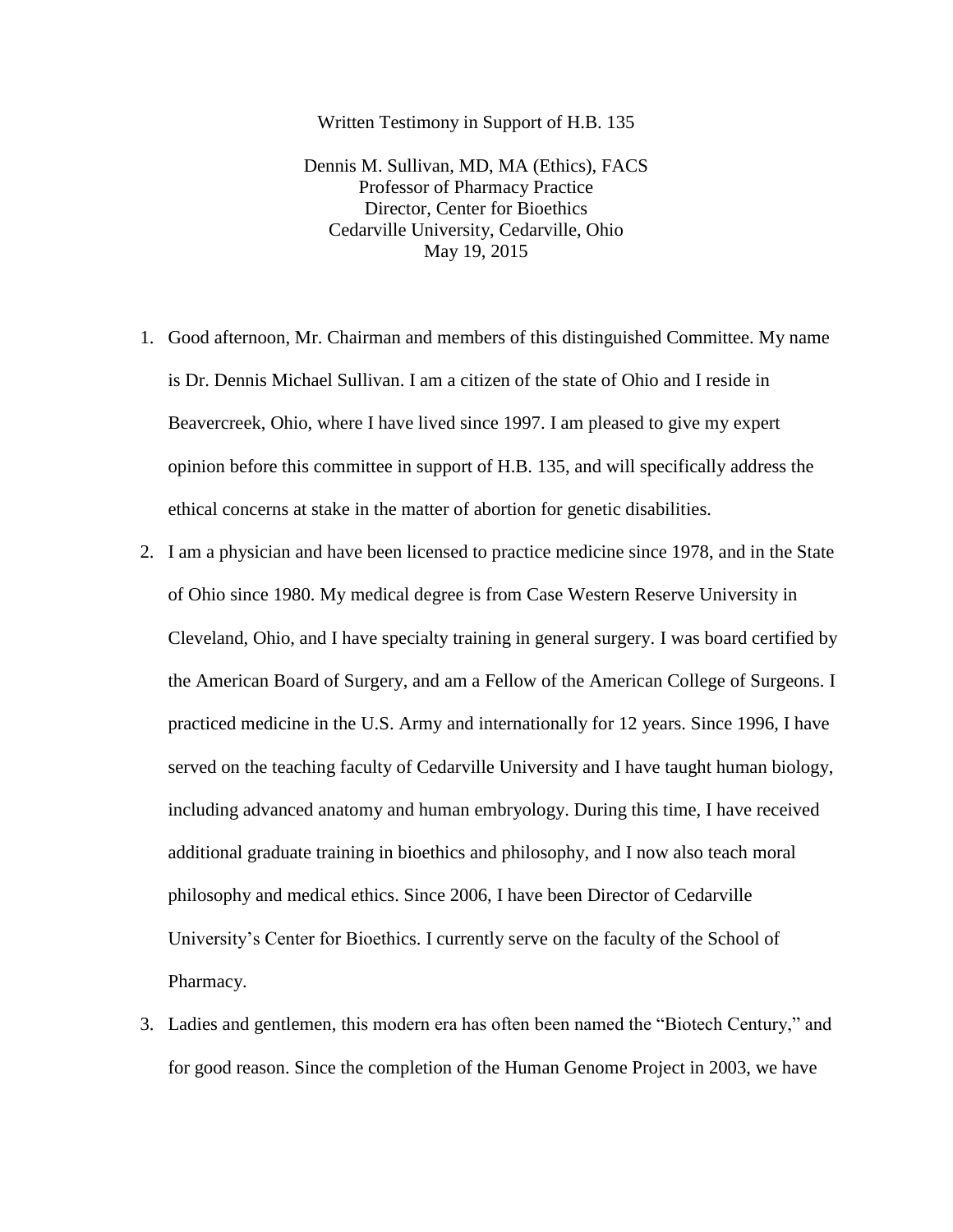come to understand the mysteries of our human genetic code to a degree never before thought possible. And with that understanding comes the promise of new treatments for disease and for the relief of much human suffering. It is an exciting time to practice and to teach medicine.

- 4. Unfortunately, with all this understanding come some unrealistic expectations. Our society has seemed to increasingly embrace perfectionism as its ideal. There are deep ethical implications to all of this.
- 5. One major domain for ethical concern is that of genetic testing. How reliable and useful is the information obtained, and for what will it be used? In the unborn, prenatal genetic screening may take place by amniocentesis, a sterile technique where a needle is passed directly into the amniotic cavity surrounding the fetus in the uterus. Cells found in the withdrawn fluid are then tested for genetic anomalies. This procedure cannot be performed before the twelfth week of pregnancy, and itself carries a 0.5% risk of miscarriage. Chorionic villus sampling (CVS) is an alternative procedure involving a tissue sample obtained through a transcervical catheter and ultrasound guidance. This can be performed earlier than amniocentesis (about 8 weeks), but carries an increased risk of miscarriage (1-2%). Frequently, prenatal testing is used as a justification for induced abortion if certain genetic abnormalities are found, such as Down syndrome.
- 6. The perfecting of humanity is an important argument for the practice of selective abortion, based on the elimination of undesirable traits. Society runs the risk of creating superior and inferior subclasses of humanity. Such a program could lead our society to embrace a philosophy that some persons are desirable and others are dispensable.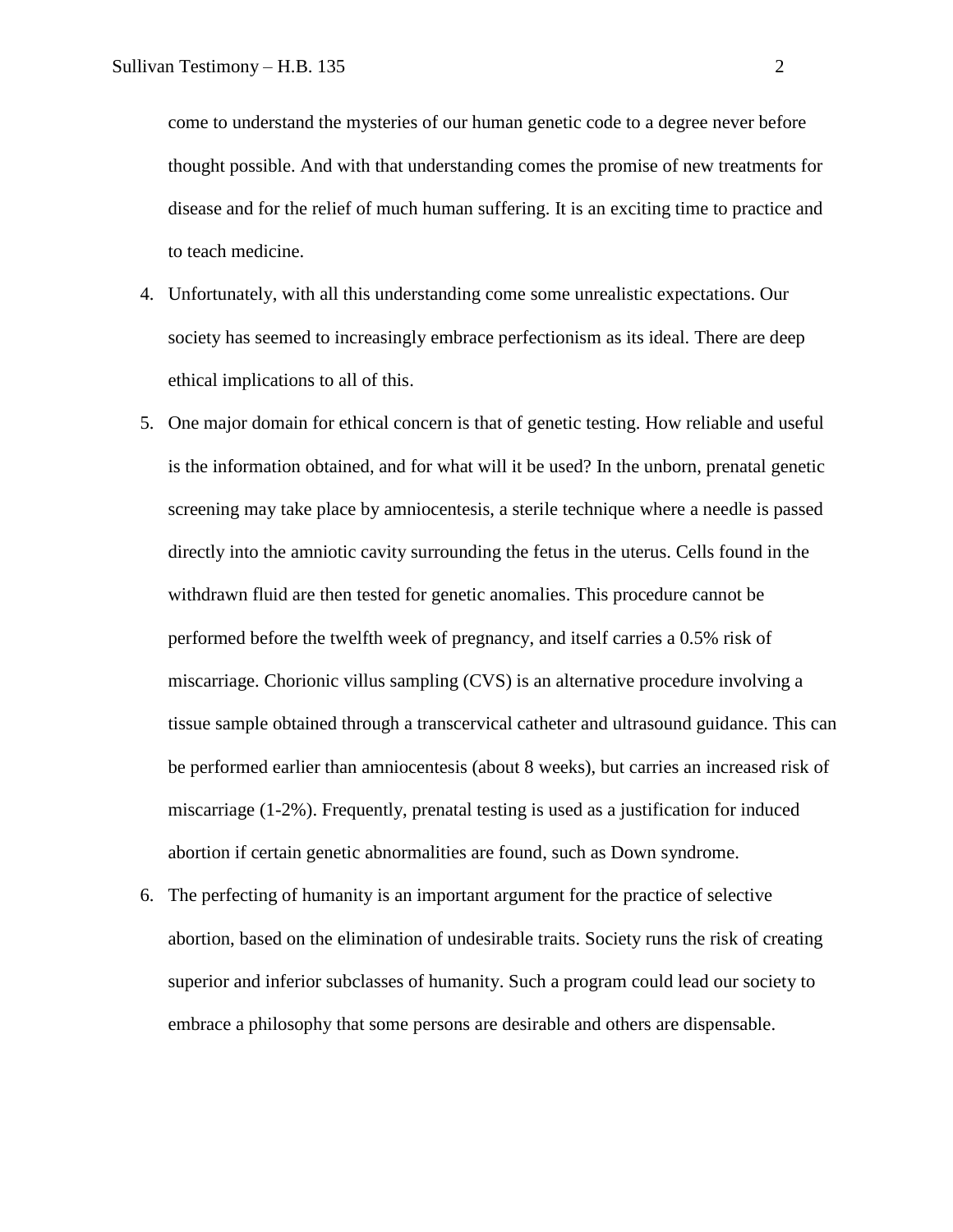- 7. When I tell my students that we have all been down this road before, I am often met with blank stares and disbelief. They are simply too young to realize the great cost we have paid as a nation to combat the evils of discrimination. I relate to them the history of eugenics, beginning with the forced sterilization of prisoners at the turn of the last century, in order to eliminate certain supposed genetic traits that could affect their morals.
- 8. But of course this story becomes more and more disturbing, as we see how our society has responded to individuals with mental retardation and other cognitive disabilities, calling them by the vague and unscientific term "feeble-minded." By the late 1920s, over 30 states had eugenics laws permitting sterilization of the mentally disabled. In the end, over 50,000 Americans were sterilized against their will, with some of the laws used as a blueprint for the much more egregious abuses in Nazi Germany.
- 9. My students are disturbed and often in tears when they hear about these violations of human dignity in the past, but they are even more troubled when they realize that we are about to commit many of the same mistakes today. The modern practice of eugenics is more subtle than the era surrounding World War I, mostly because it involves a hidden and under-protected category of our population: namely, the unborn.
- 10. It is well established that the prenatal diagnosis of genetic abnormalities leads to a high rate of abortion. And the top of the list for such genetic discrimination is Down Syndrome.
- 11. Down Syndrome is the most common chromosomal abnormality today, affecting one in every 691 babies. There are about 400,000 people living with Down Syndrome in the United States. This condition occurs when a child has a partial or complete extra copy of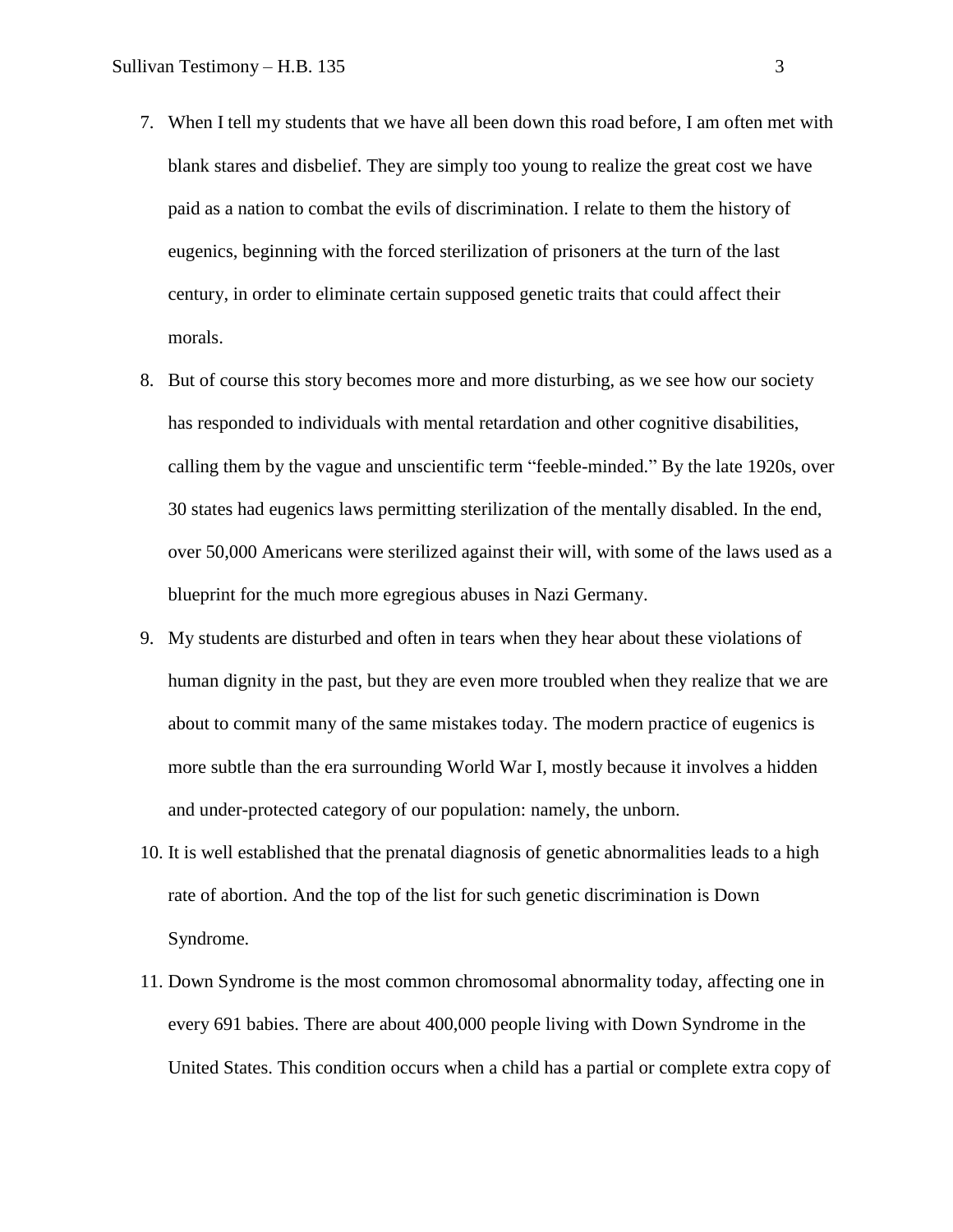the  $21<sup>st</sup>$  chromosome. This is often called Trisomy 21, since there are three copies of the 21<sup>st</sup> chromosome instead of just two. Chromosomes are tiny packets of DNA, our genetic blueprint, present in the nucleus of every body cell. In Down Syndrome, the extra genetic material leads to a small stature and other physical characteristics, and may lead to cognitive disabilities as well, usually mild. $<sup>1</sup>$ </sup>

12. The National Down Syndrome Society has said this:

People with Down syndrome have an increased risk for certain medical conditions such as congenital heart defects, respiratory and hearing problems, Alzheimer's disease, childhood leukemia, and thyroid conditions. Many of these conditions are now treatable, so most people with Down syndrome lead healthy lives. . .

All people with Down syndrome experience cognitive delays, but the effect is usually mild to moderate and is not indicative of the many strengths and talents that each individual possesses. $<sup>1</sup>$ </sup>

- 13. So these individuals can lead healthy and fulfilling lives. Just ask my friend Mr. Edwin Vance, who is present with me in this hearing room. His son Justin has Down Syndrome. Justin is 33 years old, and enjoys his life and relates well to his family and friends. Justin is a permanent part-time employee of the Goodwill Store in Xenia, where he has recently received a positive job review. I have come to expect a big hug from Justin when I visit the Vance household. He loves to tell me about his recent projects and about his love for the Cincinnati Reds and, of course, the Ohio State Buckeyes.
- 14. Despite all this, a recent systematic review of 24 studies revealed that Down Syndrome is a significant reason for women to terminate their pregnancies, with between 61% and 91% choosing abortion when Trisomy 21 is discovered on a prenatal test.<sup>2</sup> These kinds of numbers led commentator George F. Will, himself a father of a child with Down Syndrome, to describe the recent increase in prenatal testing as a "Search and Destroy Mission" against babies with this condition. $3$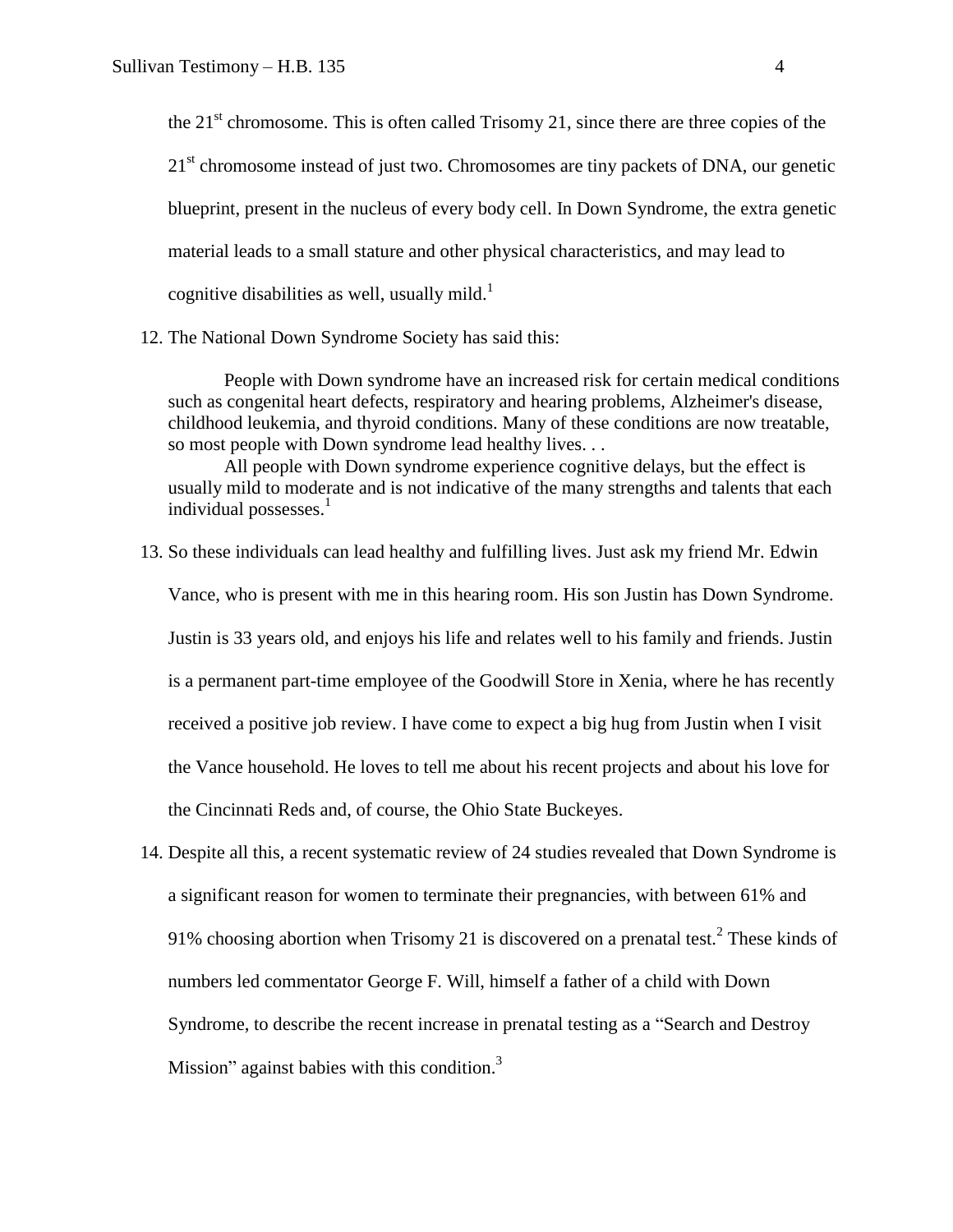- 15. This is just eugenics, and it is blatant discrimination. In my opinion, physicians are a major part of the problem. What is it about mild cognitive disabilities that makes doctors so uneasy? Certainly Down Syndrome is not a life-threatening condition, though sometimes it is characterized in that way. In my teaching of medical ethics, I often point out that health care professionals are the least qualified to determine the quality of life of their patients. The patients themselves and their families often have a markedly more optimistic view. When asked about their life satisfaction in a recent study, the overwhelming majority of individuals with Down Syndrome were happy with their lives, and the overwhelming majority of parents and families were happy with them, 99% and 97% respectively.<sup>4</sup> How is it, then, that physicians often recommend pregnancy termination when Trisomy 21 is detected?
- 16. It is my professional and personal position, based on science, philosophy, and my view of human flourishing, that protectable human life begins at the moment of conception, and extends to the grave. I am also very aware that some in this hearing room disagree with my opinion. I hope that sometime we can have a mutual and meaningful conversation about these matters, but that discussion is not for today.
- 17. I am also aware that the abortion debate is a highly contentious area in our civil discourse, one that causes great emotion in sorting out the rights of the unborn v. the rights of mothers dealing with an unwanted or unexpected pregnancy. This too is a conversation for another time.
- 18. However, it is highly relevant to our purposes today how we will protect the disadvantaged and vulnerable among us, and how we will prevent genetic discrimination among those who currently have no voice. Seven other states ban abortion for gender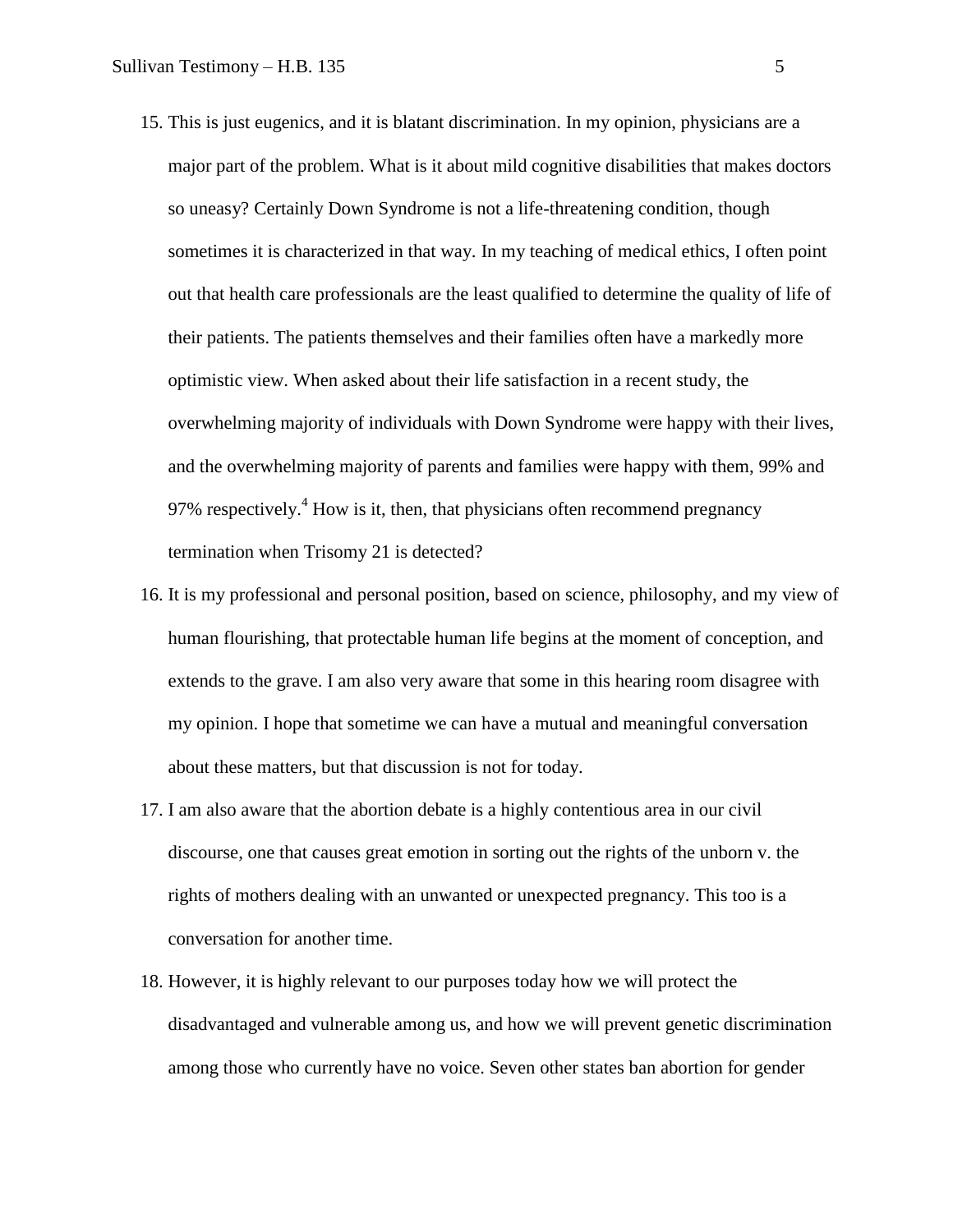selection, and one other state bans abortion for genetic abnormalities.<sup>5</sup> What we are proposing with this statute is rather simple: to protect unborn individuals with Down Syndrome from being killed simply because they have this condition. Anything else is discriminatory. Failure to protect these innocent unborn children is simply eugenics, and it is morally wrong.

19. I urge that you pass H.B. 135, and I thank you for the opportunity to testify before this distinguished committee.